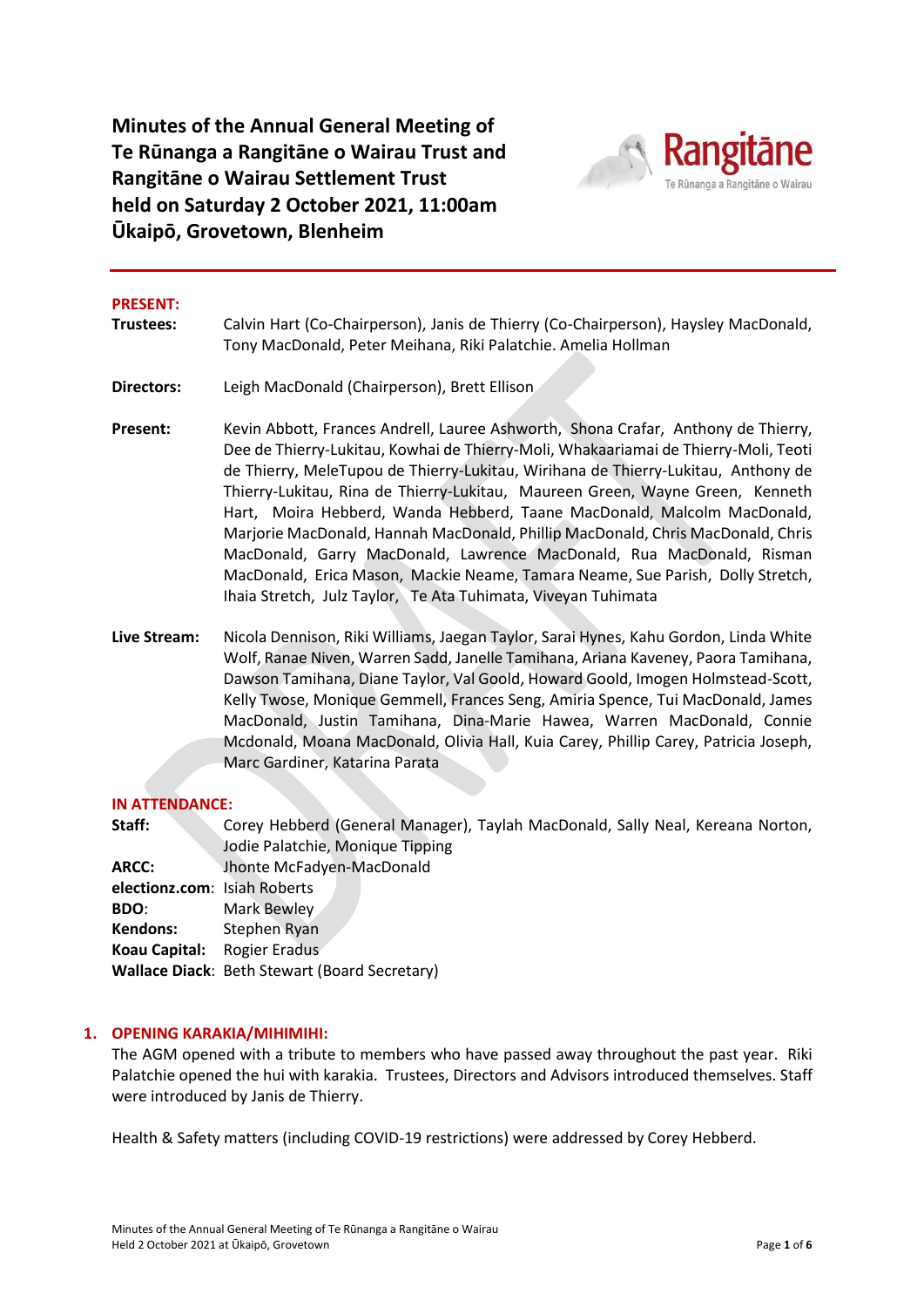# **2. APOLOGIES**

The following apologies were received and accepted:

Judith MacDonald, Dave Jessep**,** Faye Hall, Angelica Te Kurapa, Derek Macdonald, Cruz Tuhimata, Chyna Tuhimata, Wiremu Tuhimata, Richard Neame, Aleisha Andrell, Linda Andrell, Marie Rhodes, Keegan Hebberd, Marge Hebberd, Dave Proctor, Lee Mason, Mario MacDonald, Cathy MacDonald, David de Thierry, George de Thierry, Pharaoh Wayne de Thiery, Len MacDonald, Liz McElhinney, Rata Andrell, Richard Andrell, Richard Taylor, Ranae Niven, Gemma McKinney

| <b>MOTION 1:</b> | That the apologies be received and accepted |
|------------------|---------------------------------------------|
| Moved:           | Shona Crafar                                |
| Seconded:        | Viveyan Tuhimata                            |
| <b>Carried:</b>  | <b>CARRIED UNANIMOUSLY</b>                  |

### **3. OVERVIEW OF ANNUAL GENERAL MEETING FORMAT**

The Co-Chairpersons provided members with an overview of the AGM, including a PowerPoint presentation providing an overview of the Group structure and the agenda for the Annual General Meeting. The Co-Chairpersons advised that agenda items for the Settlement Trust AGM would be deferred to the Trust AGM due to the consolidation of annual reporting and planning.

 $\mathcal{A}$  .

| <b>MOTION 2:</b> | Due to the consolidation of annual reporting and planning in the Annual Report    |
|------------------|-----------------------------------------------------------------------------------|
|                  | and to avoid duplication, all agenda items be deferred to and included in the AGM |
|                  | for Te Rūnanga a Rangitāne o Wairau Trust; and that the Annual General Meeting    |
|                  | for Rangitane o Wairau Settlement Trust be declared closed                        |
| Moved:           | Rua MacDonald                                                                     |
| Seconded:        | Wanda Hebberd                                                                     |
| Carried:         | <b>CARRIED UNANIMOUSLY</b>                                                        |

*The Annual General Meeting of the Rangitāne o Wairau Settlement Trust was closed and the Annual General Meeting of Te Rūnanga a Rangitāne o Wairau Trust was opened.*

### **4. MINUTES OF THE ANNUAL GENERAL MEETING HELD ON 10 OCTOBER 2020**

The minutes of the Annual General Meeting held on 10 October 2020 had been available online and were also circulated to members upon arrival.

| <b>MOTION 3:</b> | That the minutes of the Annual General Meeting held on 10 October 2020 be |
|------------------|---------------------------------------------------------------------------|
|                  | accepted as a true and correct record.                                    |
| Moved:           | <b>Phillip MacDonald</b>                                                  |
| Seconded:        | Lauree Ashworth                                                           |
| <b>Carried:</b>  | <b>CARRIED UNANIMOUSLY</b>                                                |

### **4.1. MATTERS ARISING FROM THE MINUTES OF 10 OCTOBER 2020**

Nil

# **5. ANNUAL REPORT FOR THE YEAR ENDING 31 MARCH 2021**

The Annual Report for the year ending 31 March 2021 was tabled and taken as read. The Annual Report included:

- Co-Chairpersons' Report
- Company Chairperson's Report
- General Manager's Report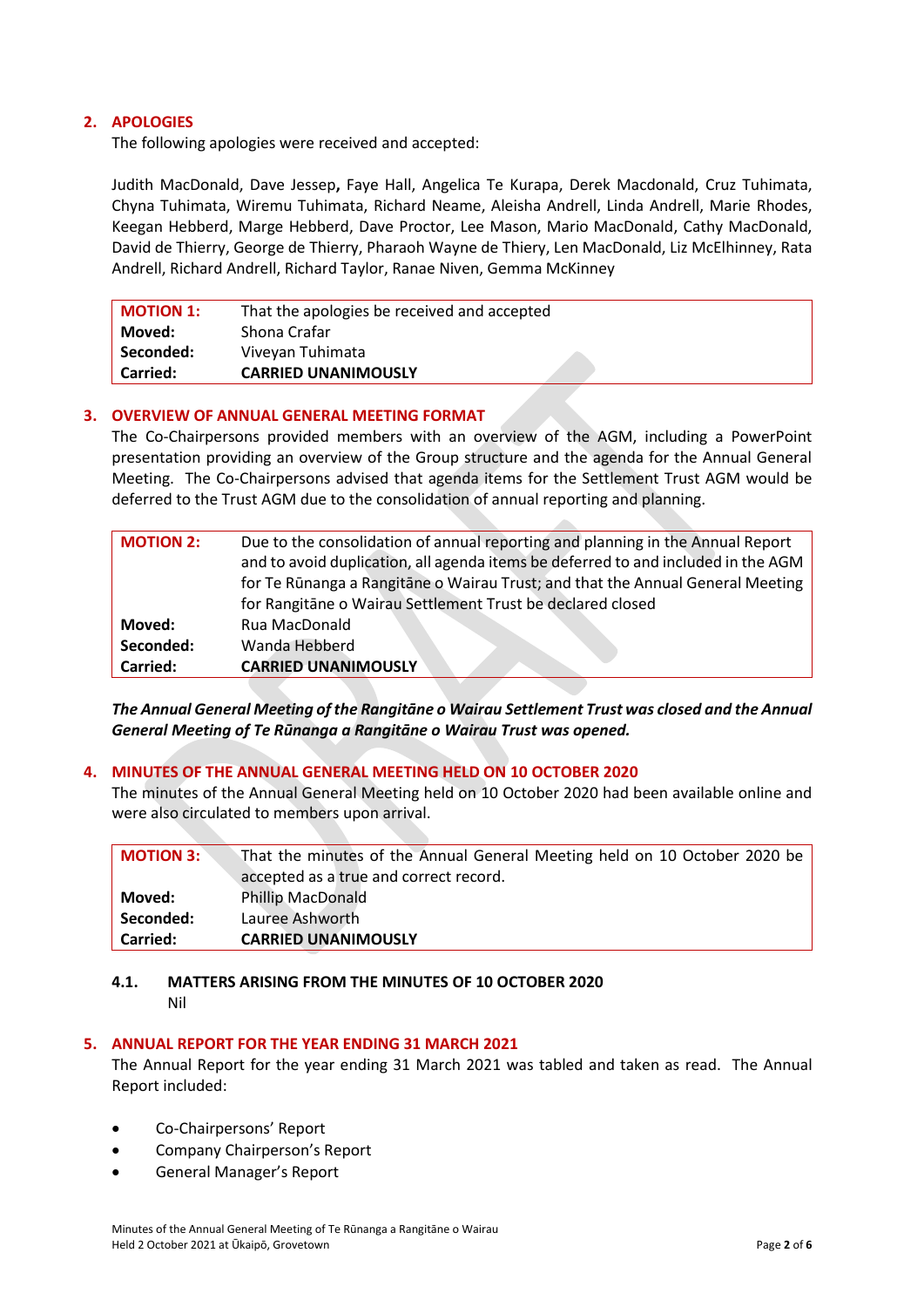- Mana Tangata
- Mana Ahurea
- Mana Taiao
- Mana Tahua
- Key Performance Information
- Audit Report
- Consolidated Group Financial Report

Jhonte Mcfadyen-MacDonald spoke on behalf of the Audit and Risk Committee (ARCC) and explained the purpose of the ARCC is to govern the audit function, financial reporting function, the risk assessment, response, and compliance performance of the functions, and assets of the Rangitane o Wairau Group.

Stephen Ryan spoke on behalf of Kendons Chartered Accountants and provided an overview of the financial performance of the Group. Highlights included:

- Total Comprehensive Revenue & Expense down 14% to \$6.5m (prior year \$7.6m). This was primarily due to 2020's significant investment properties revaluations.
- Shares, Associates and Managed Funds had revaluation increases of \$1.6m (prior year \$-\$300k). This primarily relates to the rebound of financial markets following the dip from COVID-19.
- Operating Surplus was up 4.3% to \$591k (prior year \$566k).
- Investment Income increased to \$475k (prior year \$279k).
- Total Assets for the year totalled \$81.8m (prior year \$75m).
- Total Liabilities for the year totalled \$781k (prior year \$490k).
- Total Trust Funds grew by 9.1% to \$81m (prior year \$74.5m).
- Hāpai & Te Pūia Tāpapa Partnerships were valued at cost, in FY21, but will look to measure them at Fair Value in FY22.

Mark Bewley spoke on behalf of BDO Audit Wellington and provided an overview of the audit process and key valuation methodologies. BDO audit the financial statements of each entity as requested by the Trustees.

- No specific additional audit work was undertaken and there were no areas of concern.
	- Significant areas that were focused on during the audit were:
		- o Hāpai Commercial and Te Pūia Tāpapa Investments
		- o Property Valuation
		- o Completeness of Revenue
		- o Management override and related parties
		- o Payroll and procurement control processes

The Annual Report was presented, and key highlights were addressed:

- **Mana Motuhake** (presented by Janis de Thierry/Calvin Hart)
	- o Strengthening our presence across Te Tauihu and working collaboratively with other iwi in the rohe, including the establishment of Te Kotahi o Te Tauihu Charitable Trust
	- o Collective advocacy for Māori wards in Te Tauihu councils (successful in Nelson and Marlborough)
	- $\circ$  Continuing to progress our relationships with Otago University and Canterbury Museum
- **Mana Tangata** (presented by Janis de Thierry/Calvin Hart)
	- o Appointment of Ngā Rōpū Kaikōkiri Mana Tangata
	- o Supporting our whānau through the impact of COVID-19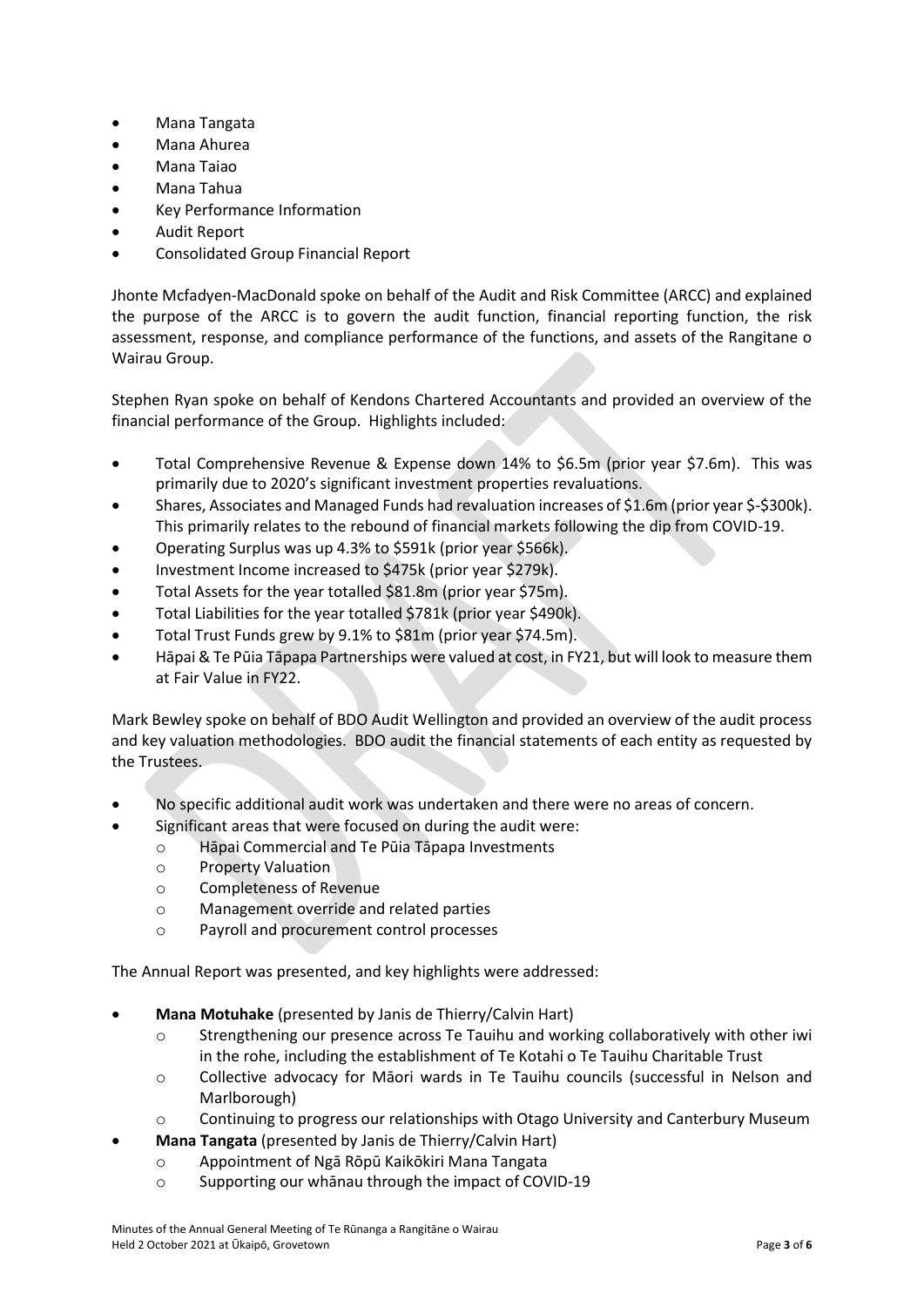- o An initiative to support the development of the next generation of divers
- o Supporting our whānau with their education, cultural and sporting aspirations through Pūtea Tautoko, Poroiwi Education Grant and Scholarships
- **Mana Taiao** (presented by Sally Neal)
	- o Review of 1150 resource consent applications across the Marlborough region
	- o Involvement in key projects, including Kotahitanga mō te Taiao Alliance, Te Hoiere Restoration Project, Te Mana o Te Wai Te Tauihu, Three Waters reform, Grovetown Lagoons Restoration Project, Wairau Diversion Restoration Project, Conservation Management Plan for Te Pokohiwi-o-Kupe, Marlborough Environment Plan (MEP) Appeal, and the Proposed East Coast Bylaw
- **Mana Ahurea** (presented by Janis de Thierry)
	- o Ōpaoa Pou established alongside other iwi
	- o Key events, including Te Pikinga ki Te Hau, annual Matariki gathering, Kōhatu Mauri for the new library and art gallery, Kura Reo, Te Kaiaotanga o Te Reo and Wānanga Ahurea across the motu
- **Mana Tahua** (presented by Leigh MacDonald
	- o FY21 saw strong performance in a challenging year due to the impacts of COVID-19.
	- o Both seafood and vineyard incomes were down due to the drop in crayfish sales and lower yields on the vineyard (as was the industry)
	- o Selling down of listed shares i.e. Mercury and Meridian, and reinvested in Hāpai and Te Pūia Tāpapa, collective iwi investment vehicles providing access to investment at scale that we otherwise not have access to
	- $\circ$  Moving towards a more balanced portfolio with investments in higher income generating investment coupled with lower more secure returns i.e. schools
	- o The Investment Strategy was approved by the RIL Board in February 2021, and then ratified by the Trust
	- o Targeting \$25-30m of capital into direct investments that are iwi owned and governed in essence moving money from one investment to another
	- $\circ$  A 3 year plan was agreed to diversify the investments in the portfolio to spread risk and maximise returns and growth
	- o By the end of FY2023 the portfolio should be made up of:
		- 56% in income assets
		- 34% in growth assets
		- 9% in long-term growth
		- All investment decisions are made by the board with consideration for how the portfolio should look in the coming years
- **Te Tari** (presented by Corey Hebberd)
	- o Acknowledgement of the work carried out by representatives on various Kōmiti and agencies. A special thank you to Jeremy McLeod for the work he has done
	- o Acknowledgement for Nick Chin for the work he had done
	- o The office has achieved some good results with a small, close knit team:
		- Construction of the Opaoa Pou
		- Trust negotiations and acquisition of 5 Fell Street and potential options for the future
		- Significant work at Tuamātene
		- Wānanga Ahurea attendance
		- Working closely with a number of Government agencies to progress our initiatives and interests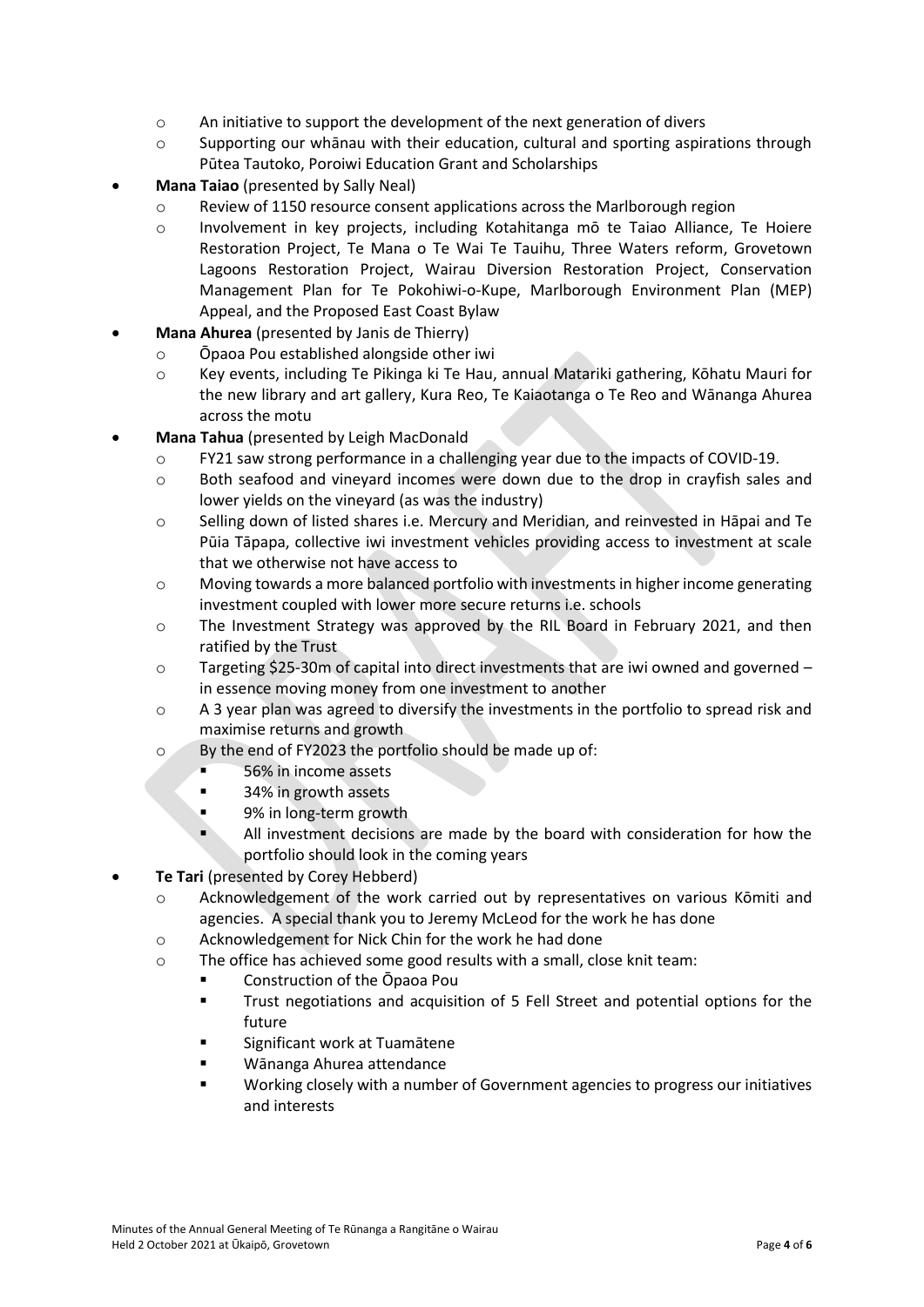| <b>MOTION 4:</b> | That the Annual Report for the year ending 31 March 2021 be received and |
|------------------|--------------------------------------------------------------------------|
|                  | accepted                                                                 |
| Moved:           | Wayne Green                                                              |
| Seconded:        | Mackie Neame                                                             |
| <b>Carried:</b>  | <b>CARRIED UNANIMOUSLY</b>                                               |

# **6. GENERAL BUSINESS**

- **Trust Deed**: it was confirmed that the Trust has agreed to progress with a review of the Trust Deed to ensure that it remains fit for purpose. Members can expect a further update and pānui within the next month
- **Co-Chair Model:** Janis de Thierry spoke on the workings and rationale for the Co-Chair model that has been adopted by the Trust, noting that not all members were satisfied with it. It was noted that this could be addressed within the Trust Deed Review
- **Rangatahi Representative at National Iwi Chairs Forum**: it was noted that Rangitāne ran an Expression of Interest process for Ngā Rangatahi-ā-Iwi Forum members in 2019. This opportunity continued for the remainder of that financial year (which was 2019/20). The Trust did not continue offer that opportunity through the 2020/21 financial year. No budget was approved during 2020/21, and no budget has been approved for 2021/22. The Trust may consider whether representation of rangatahi at the NICF is a priority, alongside all of the other priorities when we look to assess the 2022/23 budget early next year
- **Auckland Point School**: it was confirmed that there is currently a caveat on this property, as noted in the Financial Statements. Rangitane management continue to keep a watching brief of the Court action in this regard
- **Three Waters Reform**: it was noted that Rangitāne staff and representatives have had the opportunity to meet with local Councils and the Minister of Local Government on at least three occasions. Our view is that the Government has established a compelling case for change. Currently, tangata whenua have limited opportunities to influence local government decisionmaking in relation to Three Waters. The Trust has not expressed a position on "opt-in" or "optout". It is too soon to make that judgement, given that consultation between local government and central government is ongoing. It would be premature for us to form a final position on the reform programme until that decision is made. We understand from the Minister that papers will go to Cabinet in November
- **Kōmiti Honorarium**: it was noted that no remuneration/honorarium was paid to Kōmiti representatives during the previous financial year, given that the process was under review. It was also confirmed that remuneration/honorarium has resumed, following the appointment of the Ngā Rōpū Kaikōkiri Mana Tangata positions.

# **7. TRUSTEE ELECTION RESULTS**

Isiah Roberts of Electionz.com declared the following result:

### **2 Ordinary Vacancies (3 Years)**

- Haysley MacDonald
- Wirihana de Thierry-Lukitau

It was noted that final results would be published on the Rangitāne website in the week to follow